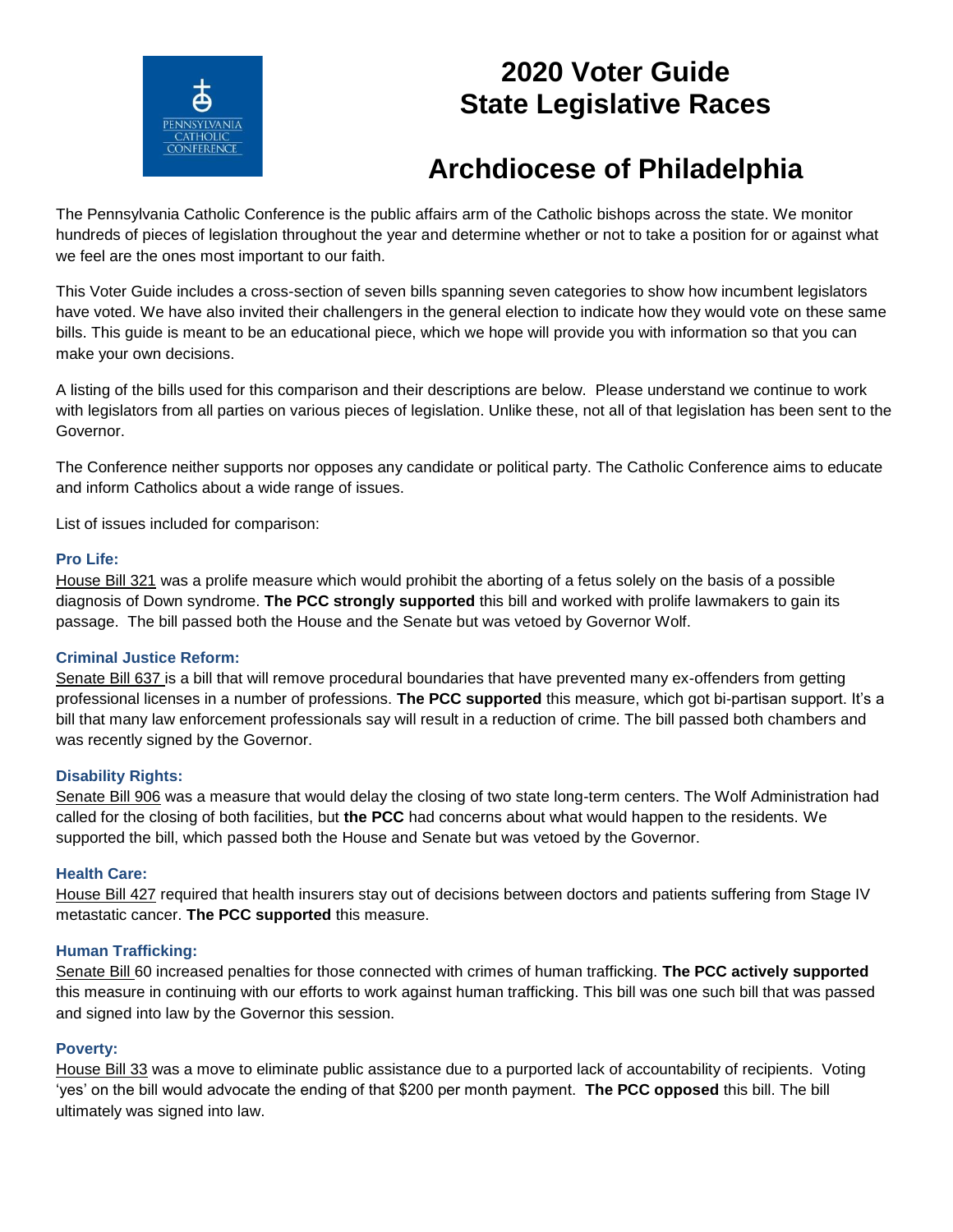## **School Choice:**

House Bill 800 was a bill that would have provided tax credits toward children who were attending a failing public school and wanted to attend another school of their choice. **The PCC supported** this measure as we do with all bills designed to further school choice. Both the House and Senate approved the measure but it was vetoed by the Governor.

**Detailed voting breakdown of legislators voting with or against PCC's position:**

# **Senate**

| <b>District</b> |                       | HB        | <b>SB</b>  | <b>SB</b> | <b>HB</b> | <b>SB</b>  | <b>HB</b>  | <b>HB</b> |
|-----------------|-----------------------|-----------|------------|-----------|-----------|------------|------------|-----------|
|                 | <b>Candidate</b>      | 321       | 637        | 906       | 427       | 60         | 33         | 800       |
|                 | Nikil Saval (D)       |           |            |           |           |            |            |           |
| 3               | Sharif Street (D)*    | <b>No</b> | <b>Yes</b> | <b>No</b> | Yes       | <b>Yes</b> | <b>Yes</b> | <b>No</b> |
| 5               | John P. Sabatina (D)* | No        | Yes        | No.       | Yes       | Yes        | Yes        | <b>No</b> |
| $\overline{7}$  | Vincent J. Hughes(D)* | No        | Yes        | <b>No</b> | Yes       | Yes        | <b>Yes</b> | <b>No</b> |
| 9               | Thomas H. Killion(R)* | Yes       | Yes        | No.       | Yes       | Yes        | Yes        | Yes       |
| 9               | John I. Kane (D)      |           |            |           |           |            |            |           |
| 17              | Amanda M. Cappelletti |           |            |           |           |            |            |           |
| 17              | Ellen Fisher (R)      |           |            |           |           |            |            |           |
| 19              | Carolyn Comitta (D)*  | <b>No</b> | Yes        | Yes       | Yes       | Yes        | Yes        | <b>No</b> |
| 19              | Kevin T. Runey (R)    |           |            |           |           |            |            |           |

\*incumbent

### **House**

| <b>District</b> | <b>Candidate</b>              | <b>HB</b><br>321 | <b>SB</b><br>637 | <b>SB</b><br>906 | <b>HB</b><br>427 | <b>SB</b><br>60 | <b>HB</b><br>33 | <b>HB</b><br>800 |
|-----------------|-------------------------------|------------------|------------------|------------------|------------------|-----------------|-----------------|------------------|
| 13              | John Lawrence (R)*            | Yes              | Yes              | <b>No</b>        | Yes              | Yes             | <b>No</b>       | Yes              |
| 13              | Richard Raymond Ruggieri (D)  |                  |                  |                  |                  |                 |                 |                  |
| 18              | Kathleen C. Tomlinson (R)*    | <b>NV</b>        | Yes              | <b>NV</b>        | <b>NV</b>        | <b>NV</b>       | <b>NV</b>       | <b>NV</b>        |
| 18              | Harold M. Hayes (D)           |                  |                  |                  |                  |                 |                 |                  |
| 26              | Timothy F. Hennessey (R)*     | Yes              | Yes              | Yes              | Yes              | Yes             | <b>No</b>       | Yes              |
| 26              | Paul F. Friel (D)             |                  |                  |                  |                  |                 |                 |                  |
| 29              | Meghan Schroeder (R)*         | Yes              | Yes              | Yes              | Yes              | Yes             | <b>No</b>       | Yes              |
| 29              | Marlene Katz (D)              |                  |                  |                  |                  |                 |                 |                  |
| 31              | Perry S. Warren (D)*          | No               | Yes              | Yes              | Yes              | Yes             | Yes             | No               |
| 31              | Charles S. Adcock (R)         |                  |                  |                  |                  |                 |                 |                  |
| 53              | Steven Malagari (D)*          | <b>No</b>        | Yes              | Yes              | Yes              | Yes             | Yes             | <b>No</b>        |
| 53              | Allan Miles Arnott (R)        |                  |                  |                  |                  |                 |                 |                  |
| 61              | Laura Elizabeth Hanbidge (D)* | <b>No</b>        | Yes              | No               | Yes              | Yes             | Yes             | <b>No</b>        |
| 61              | Florence Louisa Friebel (R)   |                  |                  |                  |                  |                 |                 |                  |
| 70              | Matthew Bradford (D)*         | <b>No</b>        | Yes              | Yes              | Yes              | Yes             | Yes             | <b>No</b>        |
| 70              | James Courtland Saring (R)    |                  |                  |                  |                  |                 |                 |                  |
| 74              | Dan K. Williams (D)*          | <b>No</b>        | Yes              | Yes              | Yes              | Yes             | Yes             | No               |
| 74              | Dale L. Hensel (R)            |                  |                  |                  |                  |                 |                 |                  |
| 131             | Kevin Branco (D)              |                  |                  |                  |                  |                 |                 |                  |
| 131             | V. Milou MacKenzie (R)        |                  |                  |                  |                  |                 |                 |                  |
| 140             | John Galloway (D)*            | Yes              | Yes              | Yes              | Yes              | <b>NV</b>       | Yes             | Yes              |
| 140             | Jeanine Mary McGee (R)        | Yes              | Yes              | Yes              | Yes              | Yes             | No              | Yes              |
| 141             | Tina M. Davis (D)*            | <b>No</b>        | Yes              | Yes              | Yes              | Yes             | Yes             | Yes              |
| 141             | Kelly A. Bellerby-Allen (R)   |                  |                  |                  |                  |                 |                 |                  |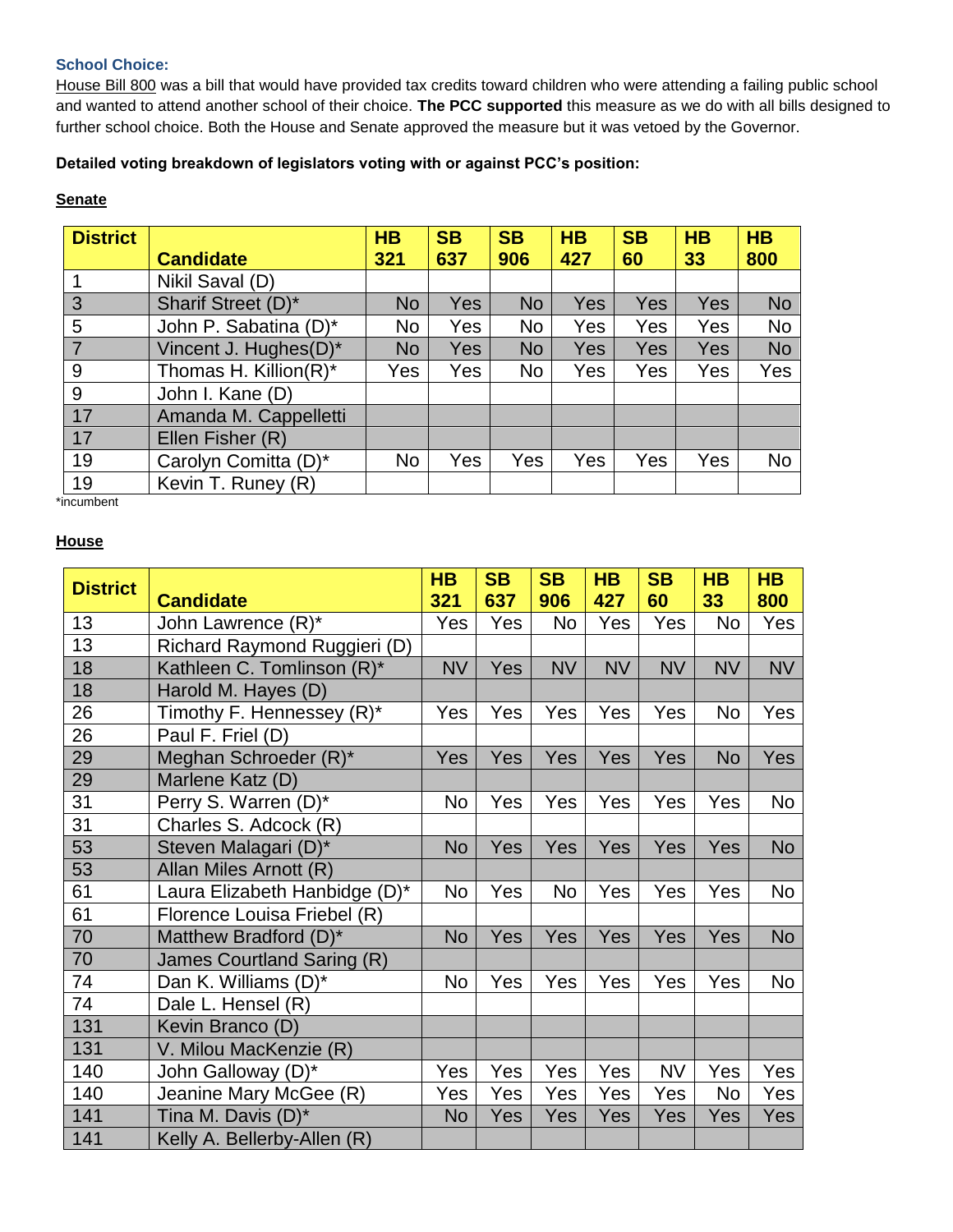| <b>District</b> |                                   | $H$ B     | <b>SB</b>  | <b>SB</b> | $\overline{\mathsf{HB}}$ | <b>SB</b> | $H$ B     | $\overline{\mathsf{HB}}$ |
|-----------------|-----------------------------------|-----------|------------|-----------|--------------------------|-----------|-----------|--------------------------|
|                 | <b>Candidate</b>                  | 321       | 637        | 906       | 427                      | 60        | 33        | 800                      |
| 142             | Frank A. Farry (R)*               | No        | Yes        | Yes       | Yes                      | Yes       | Yes       | Yes                      |
| 142             | Malinda Lauren Lareau (D)         |           |            |           |                          |           |           |                          |
| 143             | Wendy Ullman (D)*                 | Yes       | Yes        | <b>NV</b> | Yes                      | Yes       | Yes       | <b>No</b>                |
| 143             | Shelby E. Labs (R)                |           |            |           |                          |           |           |                          |
| 144             | F. Todd Polinchock (R)*           | <b>No</b> | Yes        | No        | Yes                      | Yes       | No        | Yes                      |
| 144             | Gary P. Spillane (D)              |           |            |           |                          |           |           |                          |
| 145             | Craig T.Staats (R)*               | Yes       | Yes        | Yes       | Yes                      | Yes       | <b>No</b> | Yes                      |
| 145             | Robyn Colajezzi (D)               |           |            |           |                          |           |           |                          |
| 146             | Joseph Ciresi (D)*                | <b>No</b> | Yes        | Yes       | Yes                      | Yes       | Yes       | <b>NV</b>                |
| 146             | Thomas J. Neafcy (R)              | Yes       | Yes        | Yes       | Yes                      | Yes       | Yes       | Yes                      |
| 147             | Jill A. Dennin (D)                |           |            |           |                          |           |           |                          |
| 147             | <b>Tracy Elizabeth Pennycuick</b> | Yes       | Yes        | Yes       | Yes                      | Yes       | Yes       | <b>Yes</b>               |
| 148             | Mary Jo Daley (D)*                | <b>No</b> | Yes        | <b>No</b> | Yes                      | Yes       | Yes       | <b>No</b>                |
| 148             | Allen Arthur Anderson (R)         | Yes       | Yes        | No        | Yes                      | Yes       | No        | Yes                      |
| 149             | Tim Briggs (D)*                   | <b>No</b> | Yes        | <b>No</b> | Yes                      | Yes       | Yes       | <b>No</b>                |
| 150             | Joseph Webster (D)*               | No        | Yes        | No        | Yes                      | Yes       | Yes       | No                       |
| 150             | Beth Ann Bittner Mazza (R)        |           |            |           |                          |           |           |                          |
| 151             | Todd Stephens (R)*                | <b>No</b> | Yes        | Yes       | Yes                      | Yes       | <b>No</b> | Yes                      |
| 151             | Jonathan Kassa (D)                |           |            |           |                          |           |           |                          |
| 152             | Nancy Guenst (D)                  |           |            |           |                          |           |           |                          |
| 152             | Karen M. Houck (R)                |           |            |           |                          |           |           |                          |
| 153             | Benjamin Sanchez (D)*             | <b>No</b> | Yes        | Yes       | Yes                      | Yes       | Yes       | <b>No</b>                |
| 154             | Kathleen Bowers (R)               | Yes       | Yes        | Yes       | Yes                      | Yes       | ----      | Yes                      |
| 154             | Napoleon J. Nelson (D)            |           |            |           |                          |           |           |                          |
| 155             | Daniel Friel Otten (D)*           | <b>No</b> | Yes        | Yes       | Yes                      | Yes       | Yes       | <b>No</b>                |
| 155             | Michael Taylor (R)                | Yes       | Yes        | Yes       | Yes                      | Yes       | Yes       | Yes                      |
| 156             | Leonard J. Iacono (R)             |           |            |           |                          |           |           |                          |
| 157             | Melissa Shusterman (D)*           | <b>No</b> | Yes        | <b>No</b> | Yes                      | Yes       | Yes       | <b>No</b>                |
| 158             | Christina Sappey (D)*             | No        | Yes        | Yes       | Yes                      | Yes       | Yes       | No                       |
| 158             | Eric Mark Roe (R)                 |           |            |           |                          |           |           |                          |
| 159             | Brian Kirkland (D)*               | <b>No</b> | Yes        | <b>No</b> | Yes                      | Yes       | Yes       | <b>No</b>                |
| 159             | Ruth Moton (R)                    |           |            |           |                          |           |           |                          |
| 160             | Anton N. Andrew (D)               |           |            |           |                          |           |           |                          |
| 160             | Wendell Craig Williams (R)        |           |            |           |                          |           |           |                          |
| 161             | Leanne Krueger (D)*               | <b>No</b> | <b>Yes</b> | Yes       | Yes                      | Yes       | Yes       | <b>No</b>                |
| 161             | Ralph F. Shicatano (R)            | <b>No</b> | Yes        | Yes       | Yes                      | Yes       | <b>No</b> | <b>Yes</b>               |
| 162             | David Delloso (D)*                | No        | Yes        | Yes       | Yes                      | Yes       | Yes       | No                       |
| 162             | Peter Thomas Gaglio (R)           |           |            |           |                          |           |           |                          |
| 163             | Michael Zabel (D)*                | No        | Yes        | Yes       | Yes                      | Yes       | Yes       | <b>No</b>                |
| 163             | Michael McCollum (R)              |           |            |           |                          |           |           |                          |
| 164             | Margo L. Davidson (D)*            | No        | Yes        | Yes       | Yes                      | Yes       | Yes       | <b>NV</b>                |
| 165             | Jennifer O'Mara (D)*              | <b>No</b> | Yes        | Yes       | Yes                      | Yes       | Yes       | <b>No</b>                |
| 165             | Robert F. Smythe (R)              | Yes       | Yes        | Yes       | Yes                      | Yes       | <b>No</b> | Yes                      |
| 166             | Greg Vitali (D)*                  | No        | Yes        | Yes       | <b>NV</b>                | Yes       | Yes       | No                       |
| 166             | Christine E. Boyle (R)            |           |            |           |                          |           |           |                          |
| 167             | Kristine C. Howard (D)*           | <b>No</b> | Yes        | Yes       | Yes                      | Yes       | Yes       | No                       |
| 167             | Wendy Graham Leland (R)           |           |            |           |                          |           |           |                          |